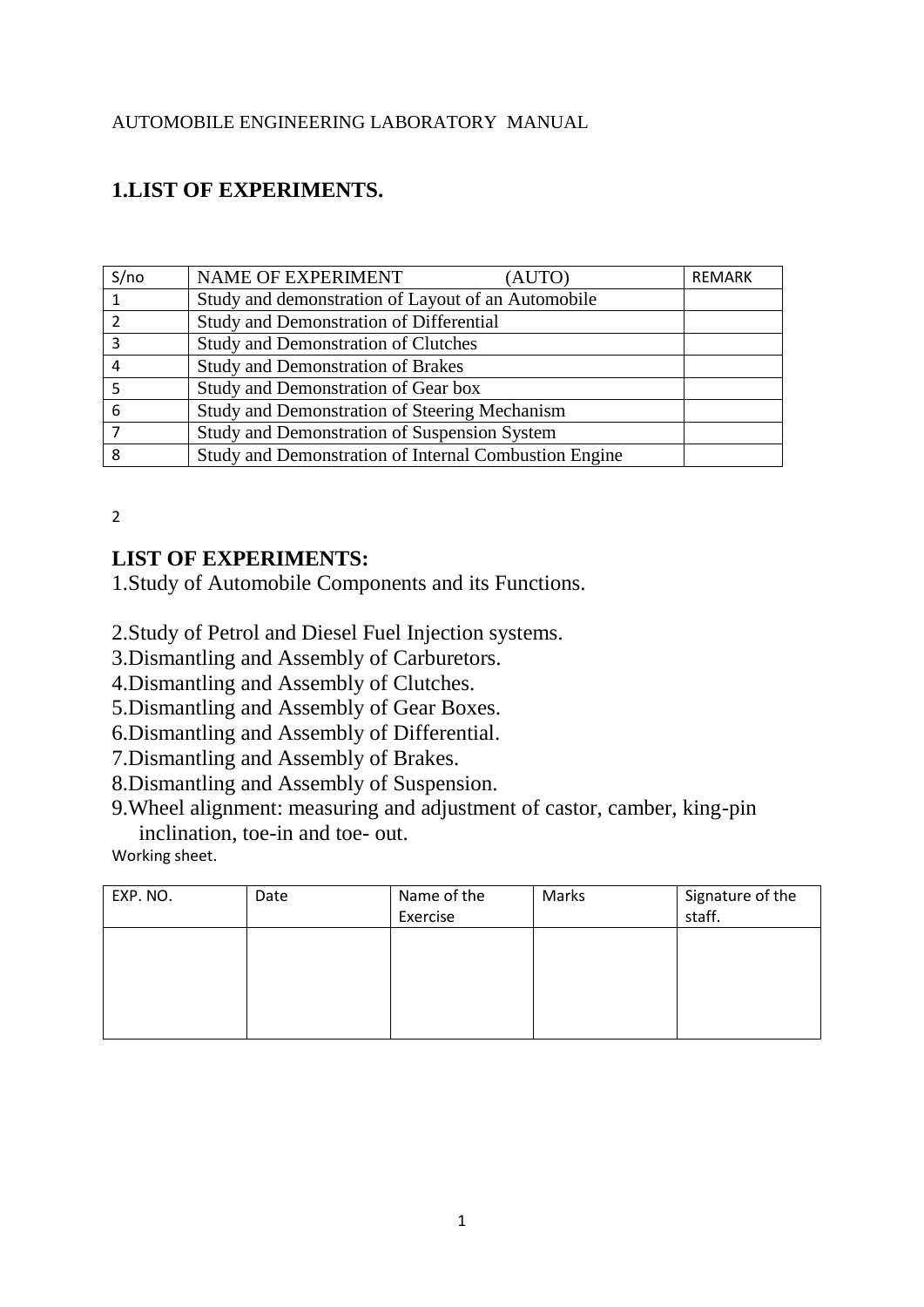## EX.NO: DATE:

IDENTIFICATION AND APPLICATION OF HAND TOOLS Aim:

To identify the various hand tools and to study the applications of each tool.

# **Introduction:**

A good work shop must have equipment to undertake all types of fault finding and servicing jobs. The following is a list of hand tools and equipment's, which are a must in the work shop.

### **1. Screw driver:**

These are used to tighten or loose the screw in the machine element. The main parts of screwdrivers are,

1. Handle which is a smooth and shaped properly for good grip. It is usually made of wood or moulded plastics.

2. Blade made of hardened and tempered carbon steel or alloy steel for strength. Blades are usually rounded, though occasionally square or rectangular sections are also used. The length sizes various from 40 mm to 250 mm or even more. The ends of the blades are formed in to flared tips for turning screw by fitting in to their head slots.

3. Screwdrivers are specified according to the length of the blade and width of the tip. Normally blade length of 45mm and 300mm and tips 3mm to10mm wide are available.

## **2. Spanners:**

These are also called wrenches. These are used for tightening or loosening the nuts. These are made of high tensile or alloy steel and are drop forged & heat-treated. Their size in determined by the nuts or blots is fits. In the unified system used commonly, the spanners are marked with sign A/F followed by a number representing decimal equivalent of the nominal size across the flats of the hexagonal nuts or bolts. The following types of spanner are commonly used.

## **3. Ring Spanners:**

The ring spanners also called box spanners. The end openings completely enclosed by the nuts and the bolt heads, for which they cannot slip and cause damage. Further the end holes in some ring spanners are twelve sides, because of which they can be used in restricted spaces.

## **4. Open-Ended Spanners:**

These are the most commonly used type of the spanners in the garage, although they may not be the best means of tightening or loosening the nuts. Therefore these are employed where ring spanners or socket wrenches cannot work.

It is observed that spanner opening is kept at an angle with the body axis. This is done to facilitate the turning of the nut in restricted space.

## **5. Combination Spanners:**

These are on one end and have hole on the other end. Thus they are combination of openended and the ring spanners. Initially for loosening jammed nuts more torque is required and we use ring end, which will not slip. However after the nut is already loose, it is more convenient to further continue with the open end.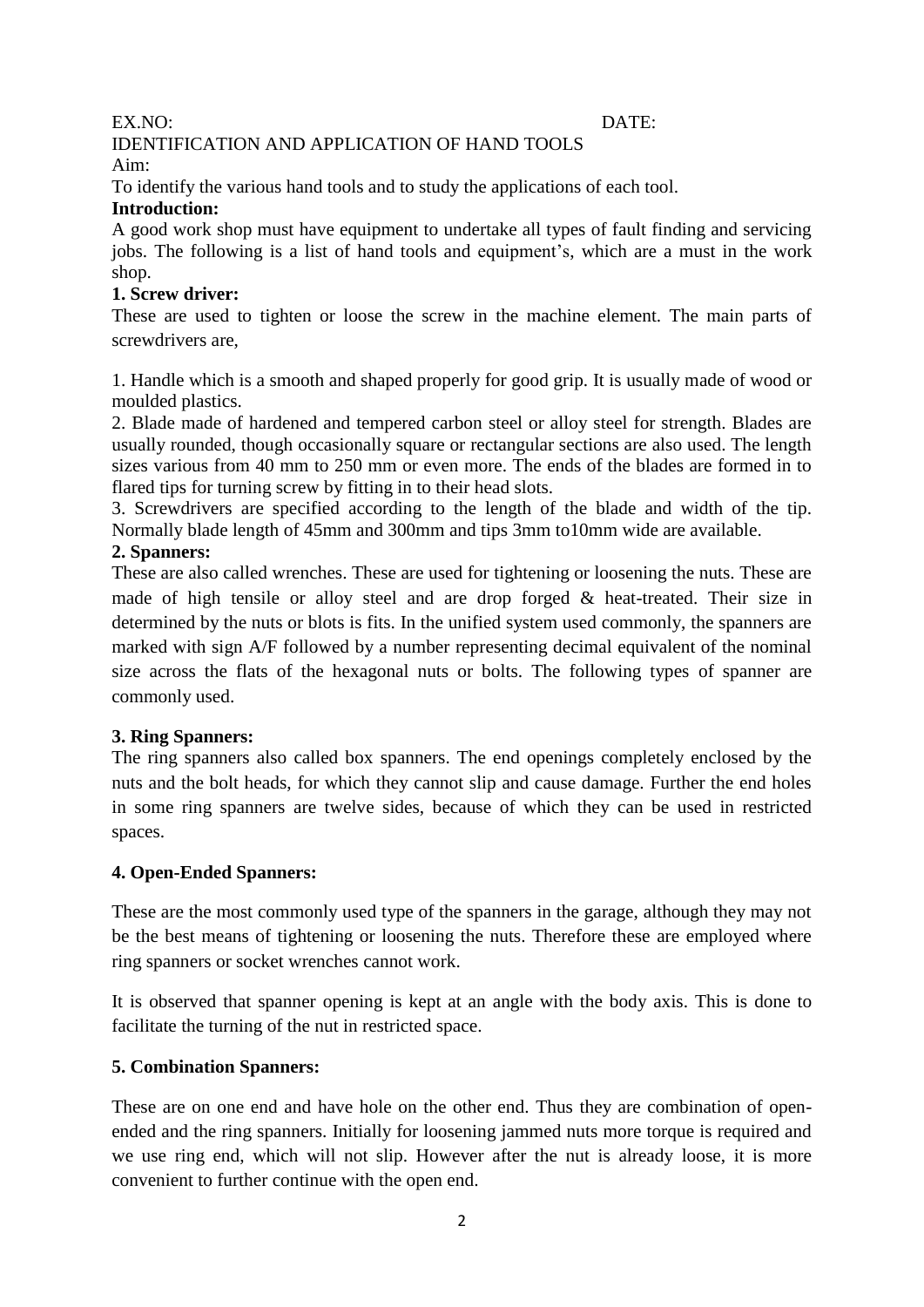#### **6. Socket Spanner:**

These types of spanners are useful in restricted spaces where common types of spanners cannot be used. Both 6&12-point socket should be included in the well-equipped tool kit. This consists of different sizes, which can be used with various types of handles. A part from handles, both electric and air operated impact wrenches are used to drive socket for speeding up the work.

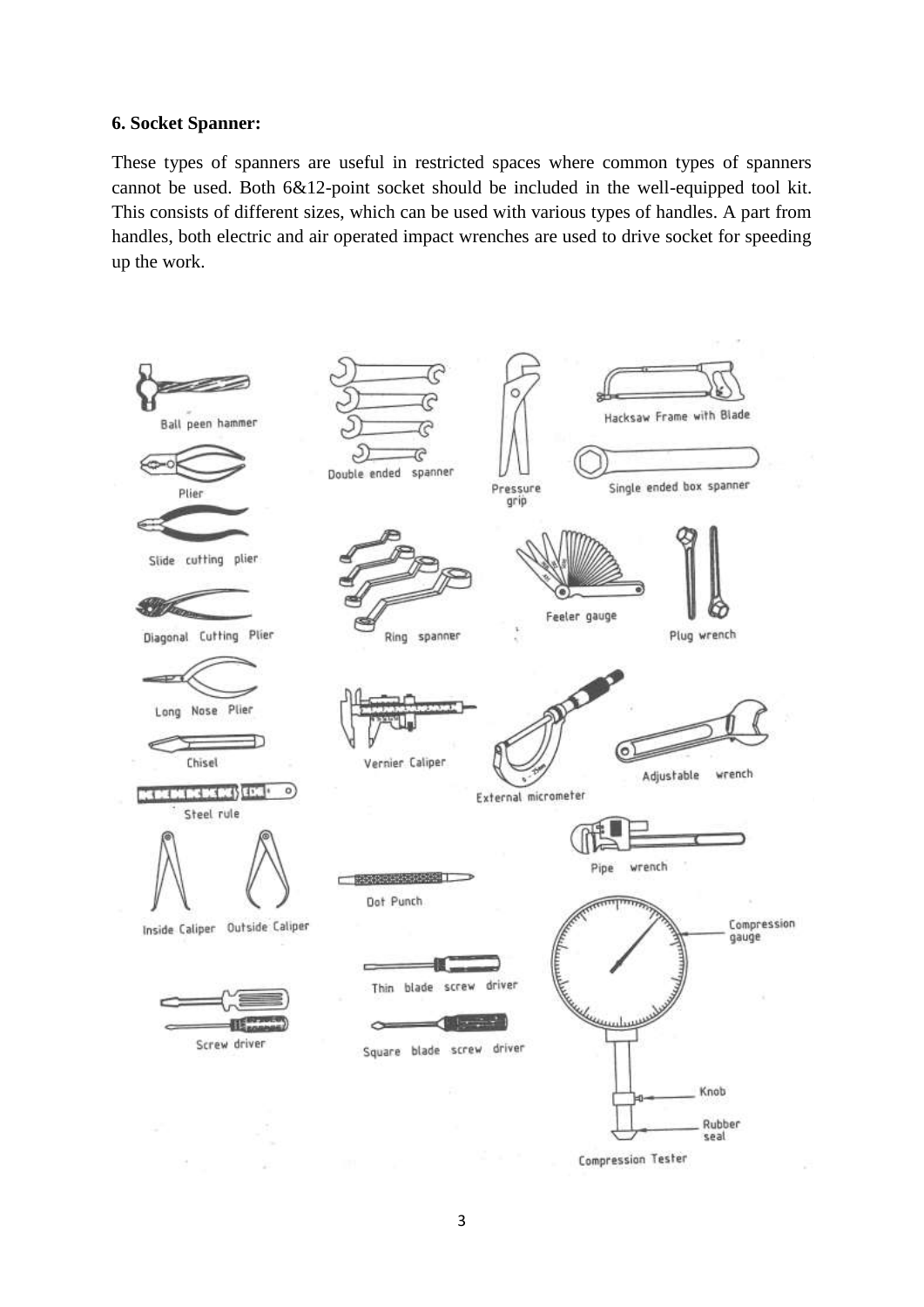# **7. Torque Wrench:**

Important nuts and bolts in automobile work have to be tightened with the specified amount of torque because excessive torque may result in there breakage while with lesser torque they will come out loose during use. This is made possible by a torque wrench. It is a specialized form of a socket spanner.

## **8. Wheel Nut Spanner:**

A number of different types of spanners are used for tightening or loosening wheel nuts.

#### **9. Allen Wrenches:**

Allen keys are used on Allen screws, which have hexagonal shaped grooves in their heads.

### **10. Pliers:**

Different types of pliers have been shown in figure. A plier a device mainly used gripping only and should never be used as substitute for spanners that will damage the nut by rounding off its corner.

#### **11. Hammers:**

A hammer is a tool used for striking operations such as denting, bending, punching, straightening, riveting, etc. the head and the handle form the two parts of hammers. The head is made of drop forged carbon steel and has a hole for fitting the handle there in. A medium weight ball peen hammer is the one commonly used in automobile work.

### **12. Chisels:**

A common application is the tearing open of corroded nuts and bolts with a flat chisels. The main parts of a chisels are the head the body and the cutting edge or point. These are made of high carbon steel or chrome vanadium steel. Chisels should be kept sharp. These should be sharpened approximately 60 degree included angle.

#### **13. Files:**

Files are used for smoothing rough surface and for removing small amount of metal. The cut in file may be classified either as single cut or double cut, depending up on whether they have cuts in one direction or in both directions. Files may be also be classified according to the shape of cross section.

### **14. Hacksaws:**

Hacksaws are meant for cutting metals by sawing. A hacksaw consists of an adjustable frame with a handle and replaceable hacksaw blade. The construction of the hacksaw is such that different blade length can be accommodated within limits. The hacksaw blade has a thin harrow strips with teeth on one or both sides and two pin holes at the ends.

### **15. Drilling Machine:**

Drilling machine may be hand operated or electrical ones. The tool used for drilling is called a twist drill. It is main parts are shank, body andthe point; shank is fitted in to the drill chuck of the machine, while the pointsis the conical end, which does the cutting. The cutting edges of the point are called tips.

#### **16. Twist Drill:**

The position of the drill between the shank and the point is termed body, which consist mainly of the spiral grooves called flutes. These form the cutting edges and provided passage for the chips to come out and the coolant to flow down to the point. A set of twist drills, generally from 0.5mm to 6mm is sufficient for automobile work.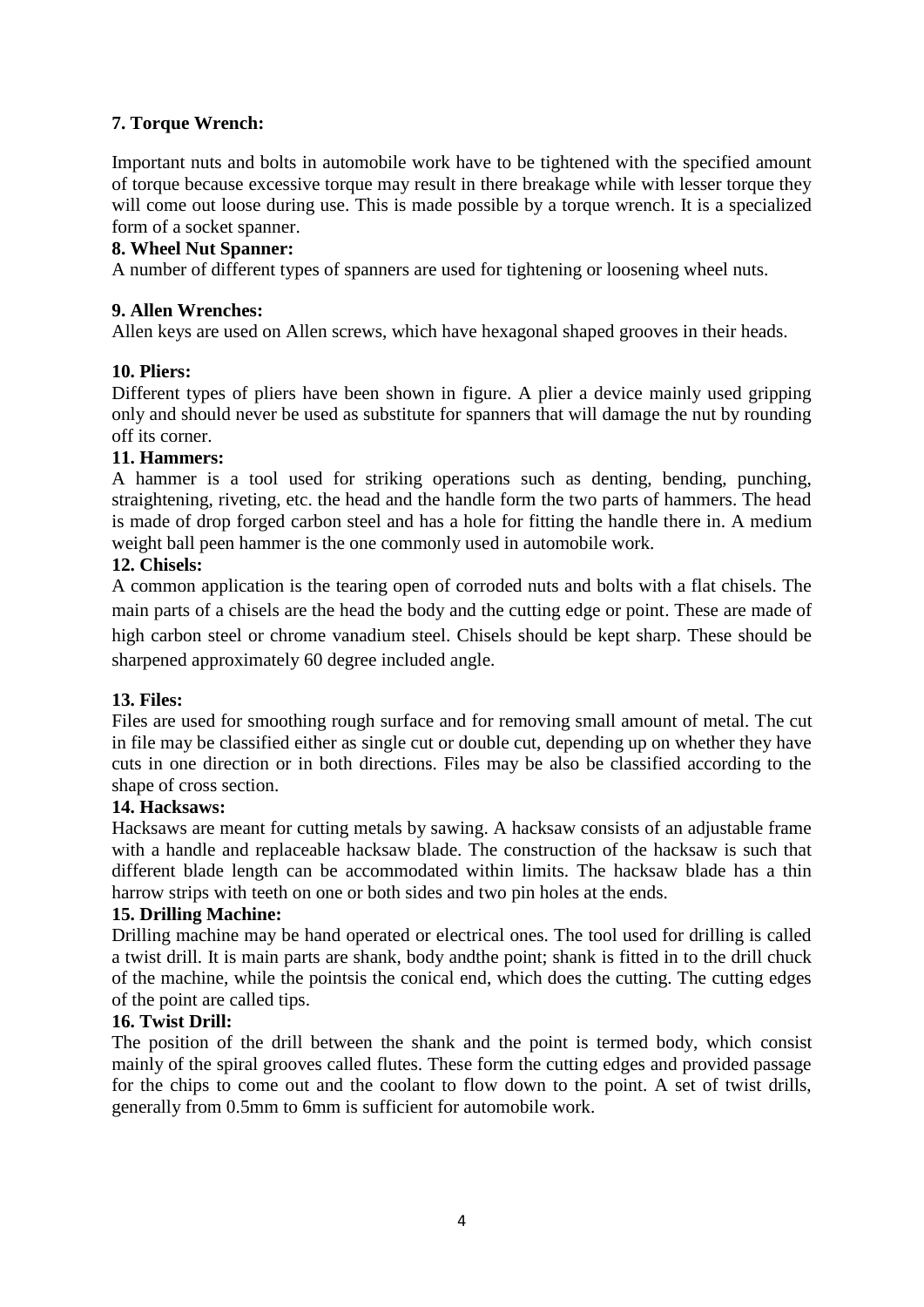## **17. Reamers:**

After drilling the hole, the same can be finished by a reamer. It may be a straight fluted type and spiral fluted type. The initial hole is drilled by a drill 0.3mm smaller then the final finished size required, after which the reamer is turned only in the forward direction till the desired size is obtained.

#### **18. Bench Vice:**

Bench vice is used to hold the component while it is worked on. This is permanently fixed on the workbench. While holding the component some soft material is placed in the vice, it is better to place some other wooden or plastic flats between the vice jaws and the components to avoid damage to the later.

## **19. Steel Rule:**

Most simple tool for measurements length is the ordinary steel rule, which is 300 mm long. It is quite satisfactory for measurement with accuracy up to 0.5mm. Besides straight edges of the steel rule or even otherwise unmarked straight edge may be used to measure surface irregularities.

### **20. Outside Micrometer:**

In case of measurements where still greater accuracy is required in that place micrometer is used. External dimension of parts such as thickness, diameter are measured with the help of outside micrometer, where as internal dimensions are measured with inside micrometer.

### **21. Lifting Jacks:**

To work under the car or to change wheels, it is necessary to lift the car. For, doing this, lifting jack is use which may be mechanically or hydraulically operated. Such a jack is a standard accessory with many cars. It consists of a diamond shaped frame having a nut on one side and a sleeve on the other side.

#### **22. Axle Stand:**

It is always necessary to make sure that before start working the car with axle stand. The axle is not suppurated by the jack or any other support and also it is not safe to use bricks, for supporting purpose. So axle stand is the batter way to support the weight of the vehicle.

## **23. VernierCaliper:**

Most simple tool for measurements length is the ordinary steel rule, which is 300 mm long. It is quite satisfactory for measurement with accuracy up to 0.5mm.besides straight edges of the steel rule or even otherwise unmarked straight edge may be used to measure surface irregularities. Used in hole diameter, depth of hole , outerdiameter and inner diameters.

#### **RESULT:**

Thus the various hand tools are identified and the applications were studied.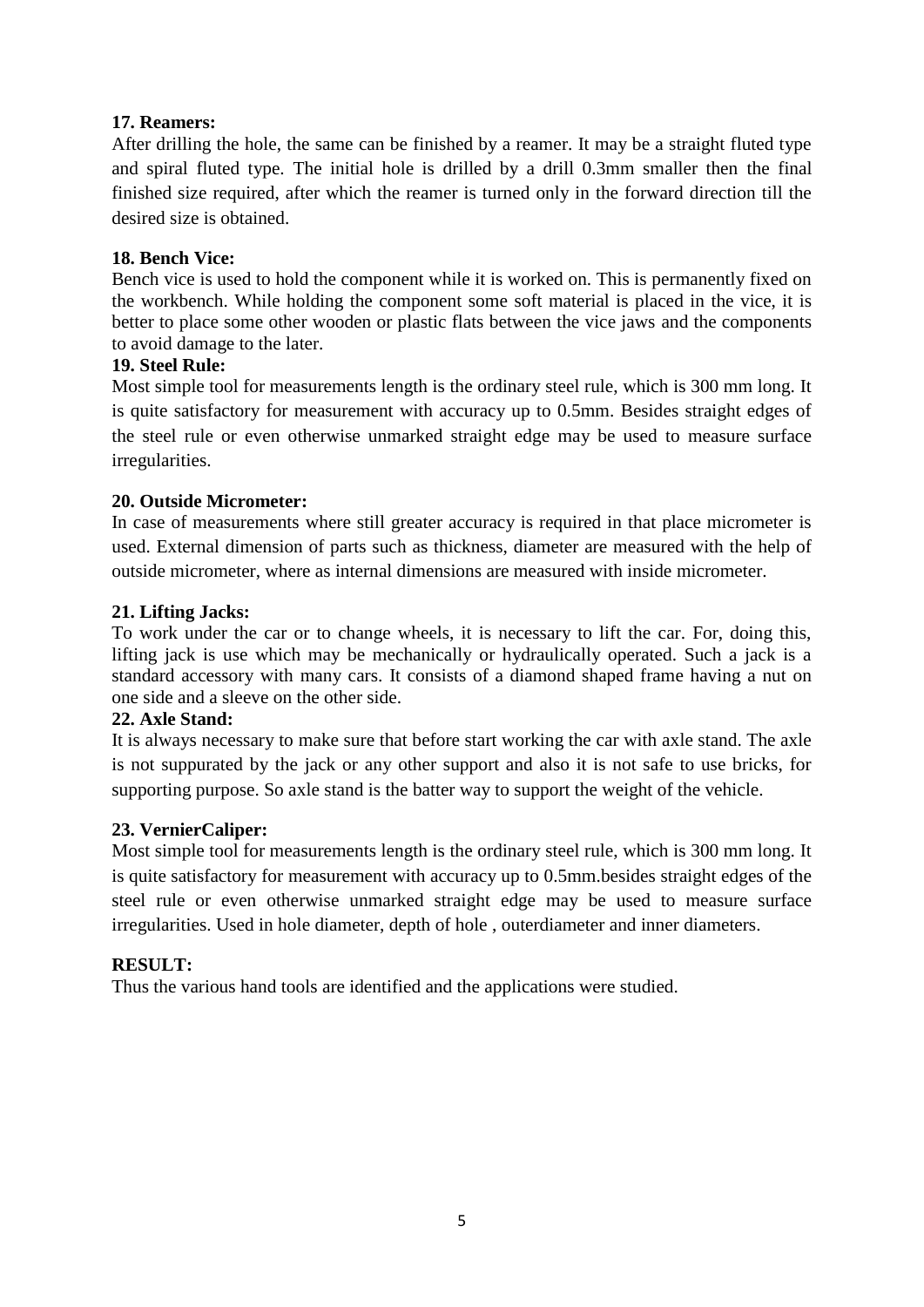

# **Layout of Chassis and its main Components.**

# **LAYOUT OF CHASSIS AND ITS MAIN COMPONENTS.**

# **Ex. No: Date: STUDY OF AUTOMOBILE COMPONENTS AND ITS FUNCTIONS**

## **AIM:**

To study the various auto components and function. **Layout of Chassis and its main Components:**  The main components of the Chassis are given below **Frame:**  It is the base of the vehicle. Engine, clutch, gear box, rear axial etc are mounted on the frame.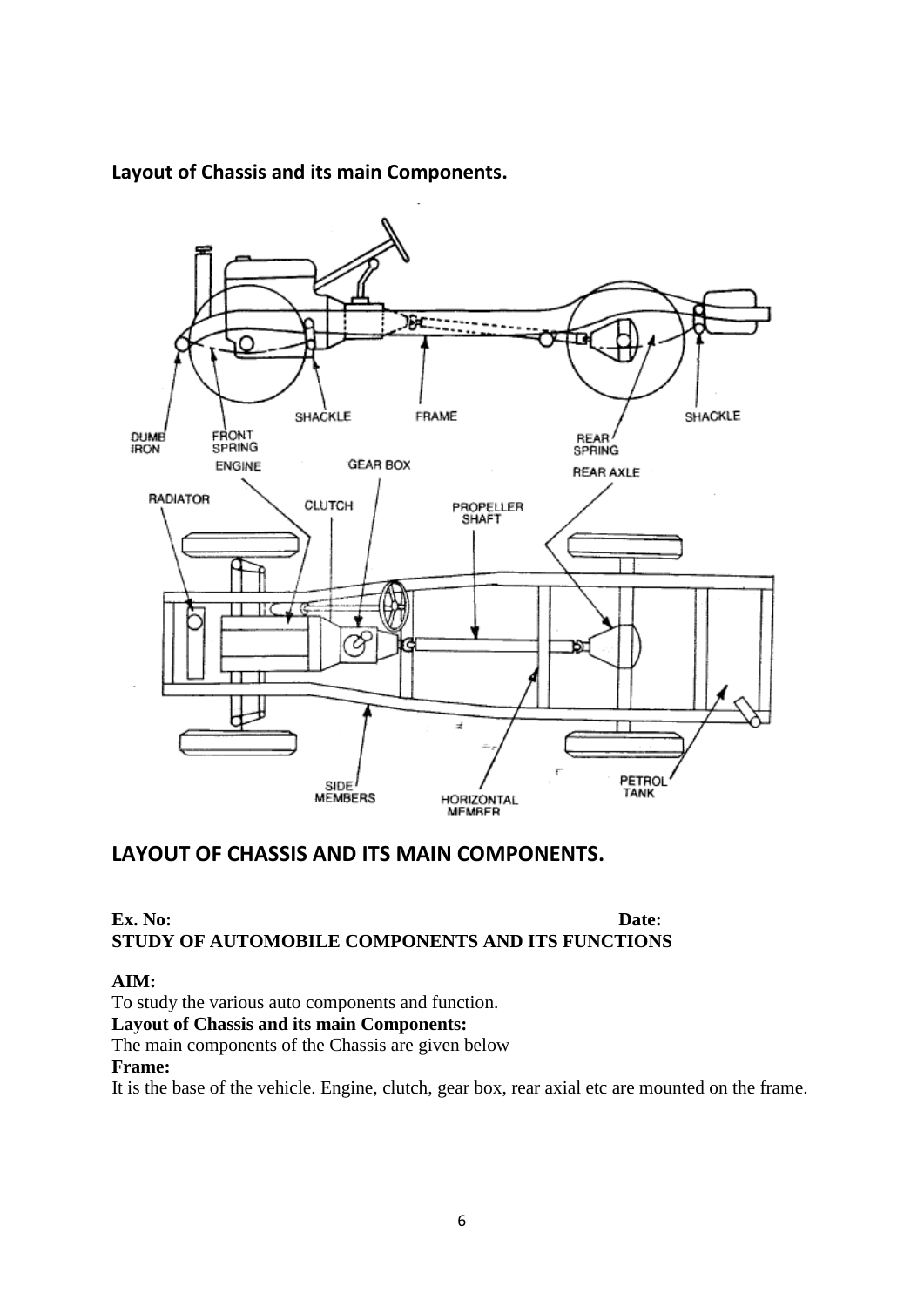# **Engine:**

The function of the heat engine is to convert the heat energy contained in the fuel into mechanical work.

Engines in which the combustion of fuel takes place inside the engines cylinder are known as internal combustion engines.

**Ex: -** Petrol, Diesel and Gas engines.

Engines, in which the combustion of fuel takes place outside the engine cylinder, are known as external combustion engines.

**Ex: -** Steam engines.

# **Fuel Feed System:**

In Petrol Engine, the Petrol from the fuel tank reaches through the fuel pump, filter and carburettor to the engine cylinder. The fuel feed system consists of the following components:

- 1. Fuel Tank
- 2. Fuel Pump
- 3. Fuel Filter
- 4. Carburettor
- 5. In-take manifold
- 6. Fuel pipes or tubes

7. Gauge to indicate the fuel level in the fuel tank.

# **Function of Fuel feed System:**

- 1. To store fuel in the tank.
- 2. To supply fuel to the engine in good condition i.e. the correct quantity.
- 3. To indicate the fuel level in the tank.

| <b>S. No.</b>  | <b>Parts Name</b>                | <b>Materials used</b>                                | Composition                                                                                            |
|----------------|----------------------------------|------------------------------------------------------|--------------------------------------------------------------------------------------------------------|
| $\mathbf{1}$   | Cylinder block<br>Grey cast iron |                                                      | Iron:95%,<br>Silicon: 1.2%,<br>Manganese: 0.6%,<br>Sulphur:0.1%,<br>Phosphorus: 0.8%,<br>Carbon: 2.2%. |
|                |                                  | Aluminium alloys                                     | Aluminium:91%,<br>Tin: 2%,<br>Copper: 7%.                                                              |
| $\overline{2}$ | Cylinder head                    | Grey cast iron                                       | 3%,<br>Copper:<br>Silicon:5%,<br>Manganese: 0.5%.                                                      |
|                |                                  | Aluminium alloys                                     | Magnesium:<br>$0.5\%$ ,<br>Silicon: 4.5%,<br>Manganese: 0.5%.                                          |
| 3              | Crank case                       | Cast<br>Iron,<br>Aluminium,<br>Alloy<br><b>Steel</b> |                                                                                                        |
| $\overline{4}$ | Oil pan                          | Pressed sheet steel                                  |                                                                                                        |
| 5              | Piston                           | Cast<br>Iron,                                        |                                                                                                        |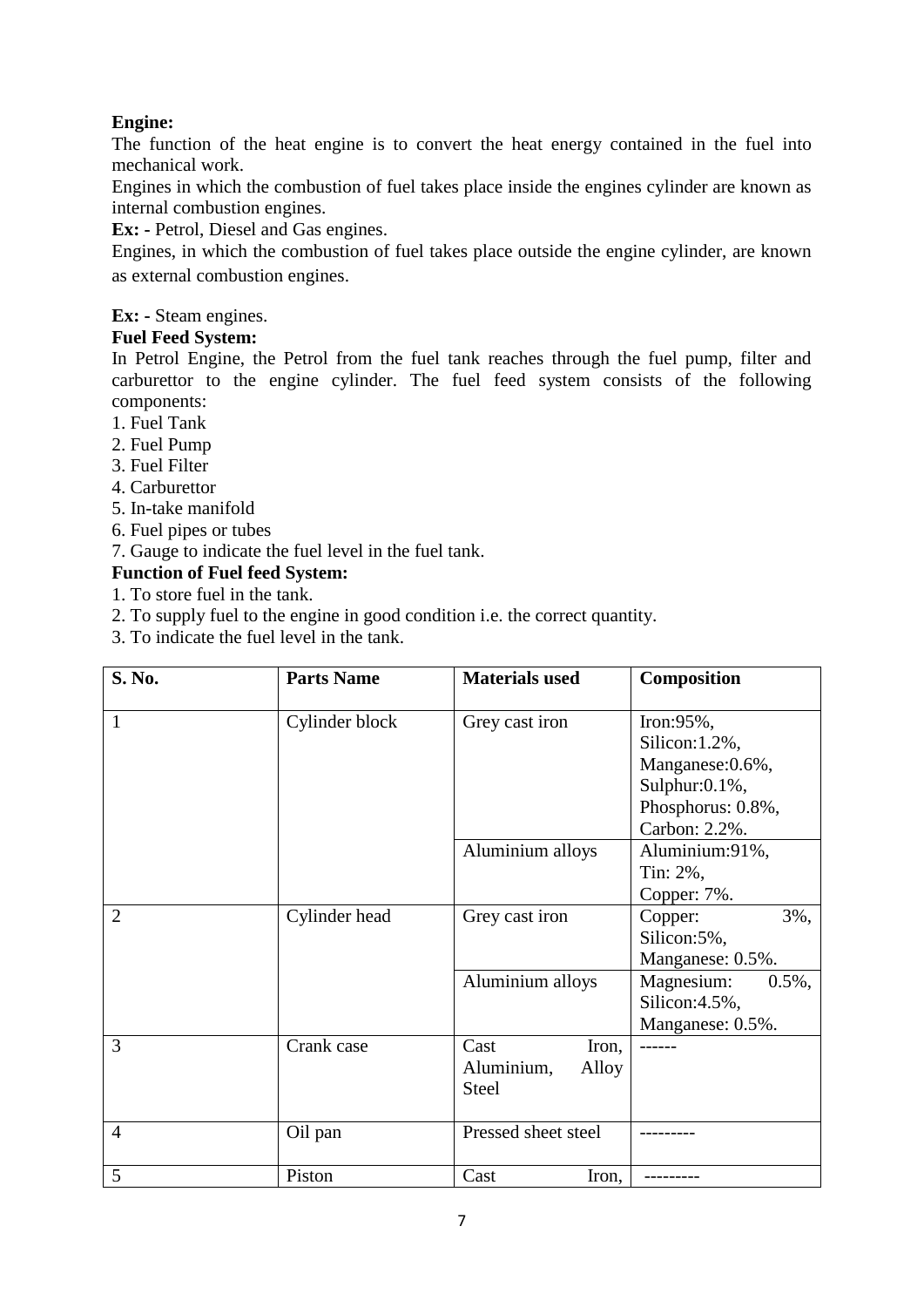|   |                | Aluminium<br>alloy,<br>alloy,<br>Nickel iron<br>cast steel                          |                                                                                                              |
|---|----------------|-------------------------------------------------------------------------------------|--------------------------------------------------------------------------------------------------------------|
| 6 | Piston rings   | Alloy cast Iron, alloy<br>steel plated with<br>chromium<br><sub>or</sub><br>cadmium | Iron: $99\%$ ,<br>Silicon: 0.3%,<br>Manganese: 0.5%,<br>Carbon: 0.2%.                                        |
| 7 | Connecting rod | Plain carbon<br>steel,<br>Nickel alloy steel,<br>alluminium alloys.                 |                                                                                                              |
| 8 | Crankshaft     | Carbon steel,<br>Nickel chrome alloys                                               |                                                                                                              |
| 9 | Cam shaft      | Hardened cast iron,<br>Alloy steel                                                  | Silicon:<br>93%,<br>Iron:<br>2%,<br>Manganese: 0.6%,<br>Molybdenum: 0.2%,<br>Chromium:0.6%,<br>Carbon: 3.3%. |

## **Cooling System:**

During the combustion of air-fuel mixture enormous amount of heat is produced inside the engine cylinder. The temperature as high as 1500o to 2000o may be reached. It will break the lubricating film between the moving parts and may cause mechanical breakage C.F. the engine parts. Hence this temperature must be reduced to such a value, about 200oC to 250oC.

## **Clutch:**

Clutch is a device used in the transmission system of vehicle to engage and disengage the engine to the transmission. When the clutch is engaged the power flows from the engine to the rear wheels through the transmission system and the vehicle moves. When the clutch is disengaged, the power is not transmitted to the rear wheels and the vehicle is stops while the engine is running.

The clutch is disengaged when starting the engine, when shifting gears, when the stopping the vehicle and when idling the engine. The clutch is engaged only when the vehicle is to move and it is kept engaged, when the vehicle is moving. The clutch also permits the gradual taking up of the load.

#### **Types of Clutches:**

- 1. Frictional Clutch a) Single Plate Clutch b) Multi Plate Clutch - wet type, dry type
- c) Cone clutch.
- 2. Centrifugal Clutch
- 3. Semi Centrifugal Clutch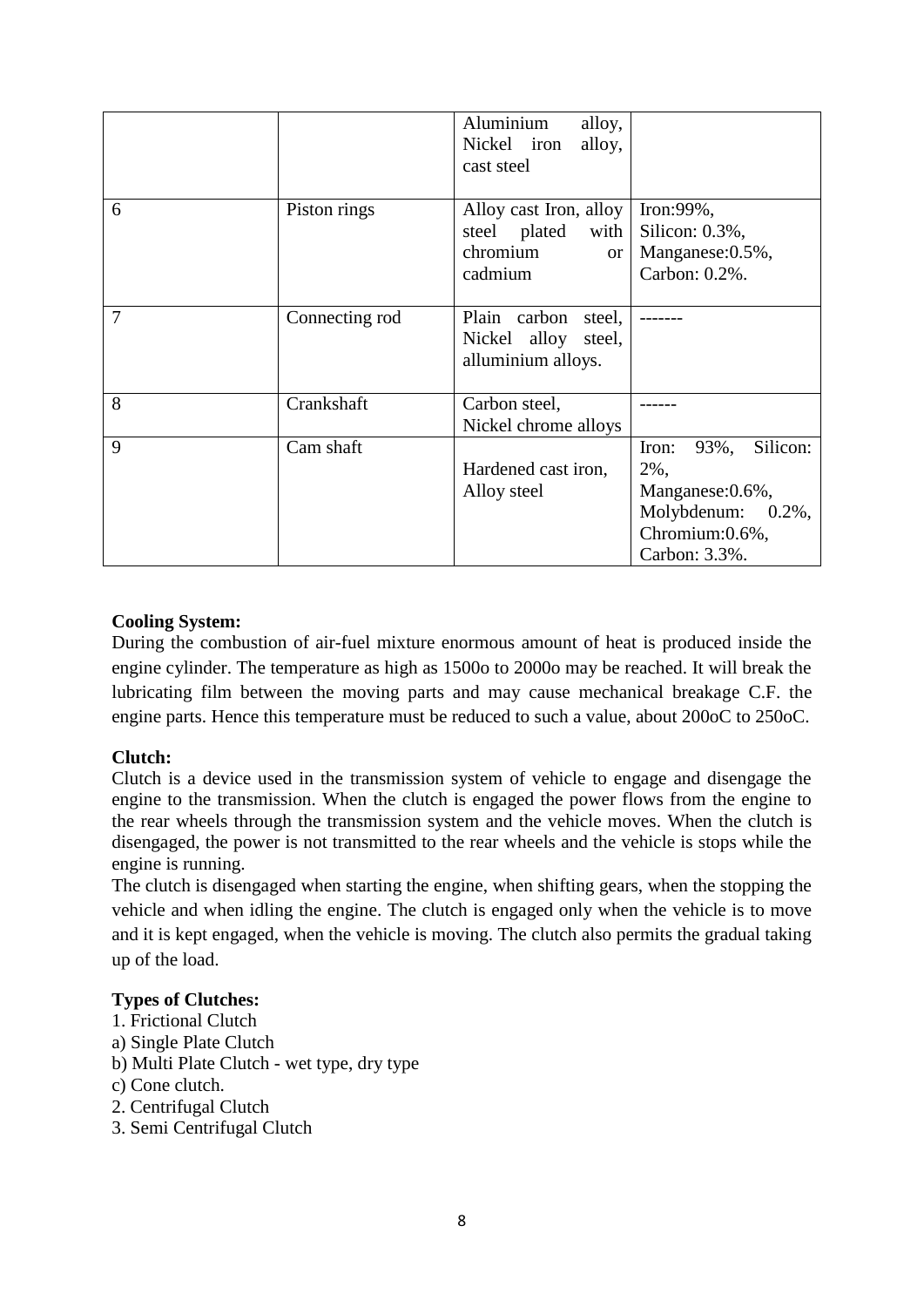- 4. Diaphragm Clutch
- 5. Hydraulic Clutch
- 6. Vacuum Clutch
- **7.** Automatic Clutch (or) fluid flywheel or fluid coupling

# **Gear box:**

The gear box is a device which is located between the clutch and the propeller shaft. It is used to transmit the power from clutch shaft to propeller shaft. When a vehicle is moving from rest it required more torque and less speed.

| S. No. | <b>Parts Name</b>      | <b>Materials used</b>                                          | Composition                                                                                              |
|--------|------------------------|----------------------------------------------------------------|----------------------------------------------------------------------------------------------------------|
| 10     | <b>Inlet Valve</b>     | Silicon chrome steel                                           | Carbon: 0.4%.<br>Nickel<br>$:0.5\%$ ,<br>Manganese: 0.5%,<br>Silicon: 3.5%,<br>Chromium: 8%.             |
| 11     | <b>Exhaust</b> valve   | Austenitic steel                                               | Carbon: 0.5%.<br>Nickel :<br>$4\%$ ,<br>Manganese:9%,<br>Silicon: 0.2%, Nitrogen:<br>0.4%, Chromium: 8%. |
| 12     | Timing gears           | Cast<br>Iron, Steel<br>Aluminium<br>alloy,<br>Laminated fibre. |                                                                                                          |
| 13     | <b>Cylinder liners</b> | Cast Iron,<br>Aluminium alloy                                  |                                                                                                          |
| 14     | Main Bearing           | Babbit, copper-lead,<br>Aluminium (or) tin<br>based.           | Tin: 89%, copper:3%,<br>Antimony:<br>$7.5\%$ ,<br>Lead: $0.3\%$ ,<br>Arsenic: 0.2%.                      |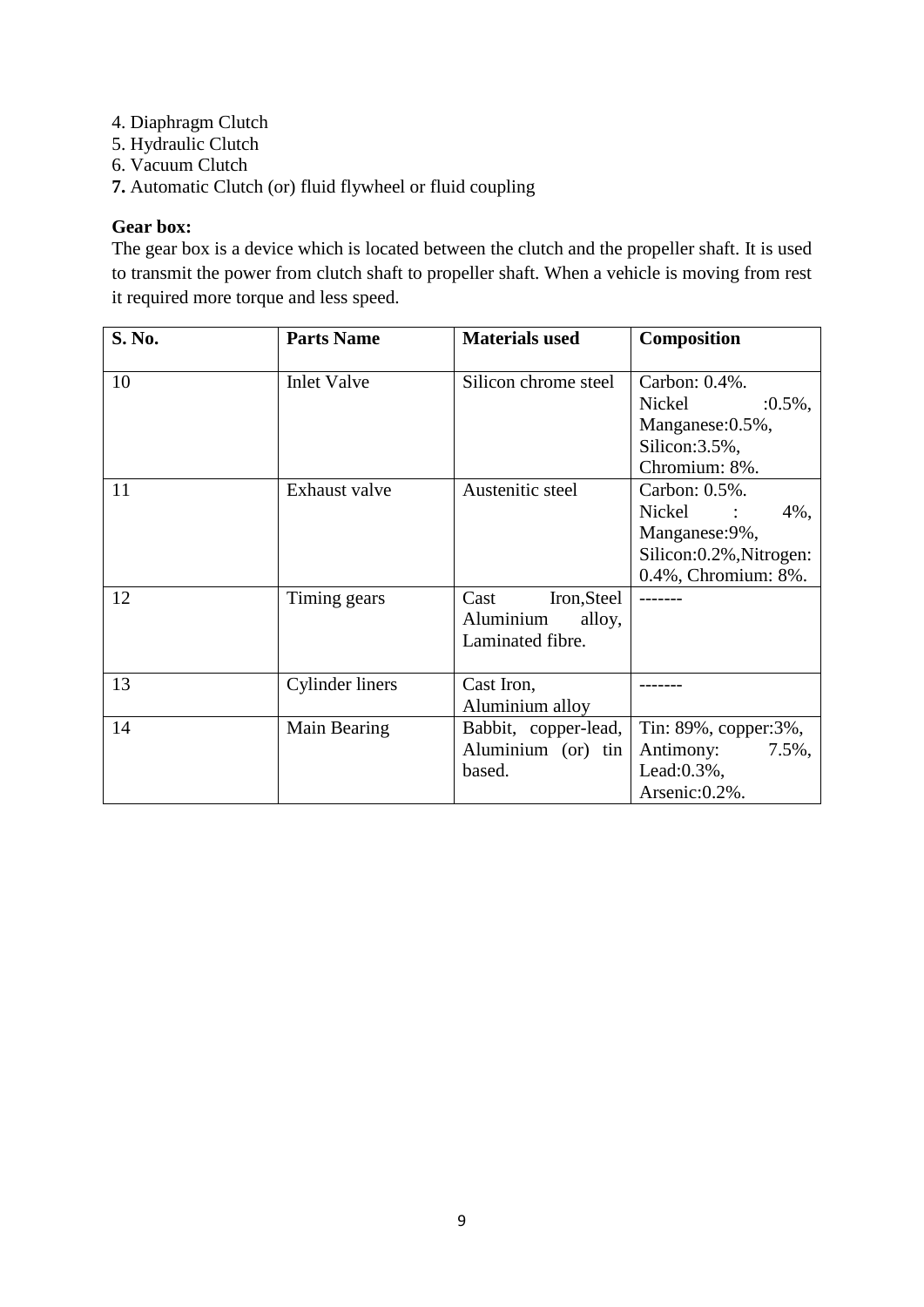# **INTERNAL COMBUSTION ENGINE.**



Similarly more torque is required at the time of hill climbing and accelerating the purpose of gear box is:

1. To provide high torque at the time of starting, accelerating, hill climbing and pulling the load.

2. To give more speed at the time of normal running. (Less torque)

3. To provide a natural position, so that engine transmits the power to clutch shaft, but propeller shaft remain idle.

4. To reverse the vehicle.

The above are obtained by a set gears enclosed in a gear box and gear changing Mechanism.

#### **Types of gear boxes:**

1. Sliding mesh gear box 2. Constant mesh gear box

3. Synchro-mesh gear box 4. Epicyelic gear box

#### **Universal Joint:**

A universal joint is used where two shafts are connected at angle to transmit torque. The output of the gar box or main shaft, propeller shaft and final drive are not in one line and hence the connectionbetween them is made by the universal joint. One universal joint is used to connect the main shaft and propeller shaft at required angle, other universal joint is used to connect the other end of the propeller and final drive with some angle. Thus the connection between the three shafts are flexible and at an angle with one another.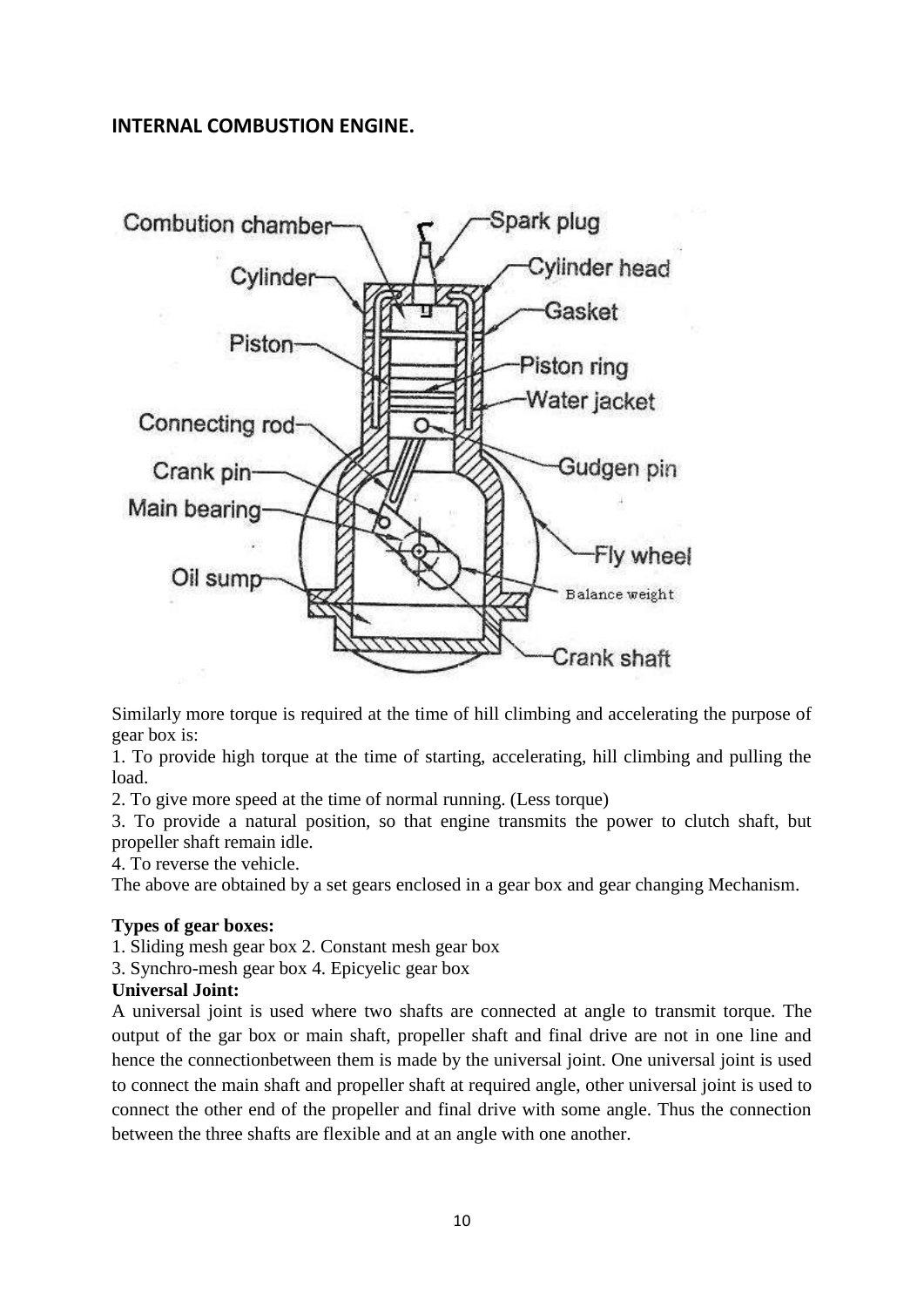#### **Types of universal joint:**

- 1) Non constant (or) variable velocity joint:
- a) Cross type (or) spider and yoke type (or) Hook's joint
- b) Pot type
- c) Flexible ring type
- d) Ball and turning type.
- 2) Constant velocity type:
- a) Tracta type
- b) Bendix type
- c) Rzeppa type



FRONT AXLE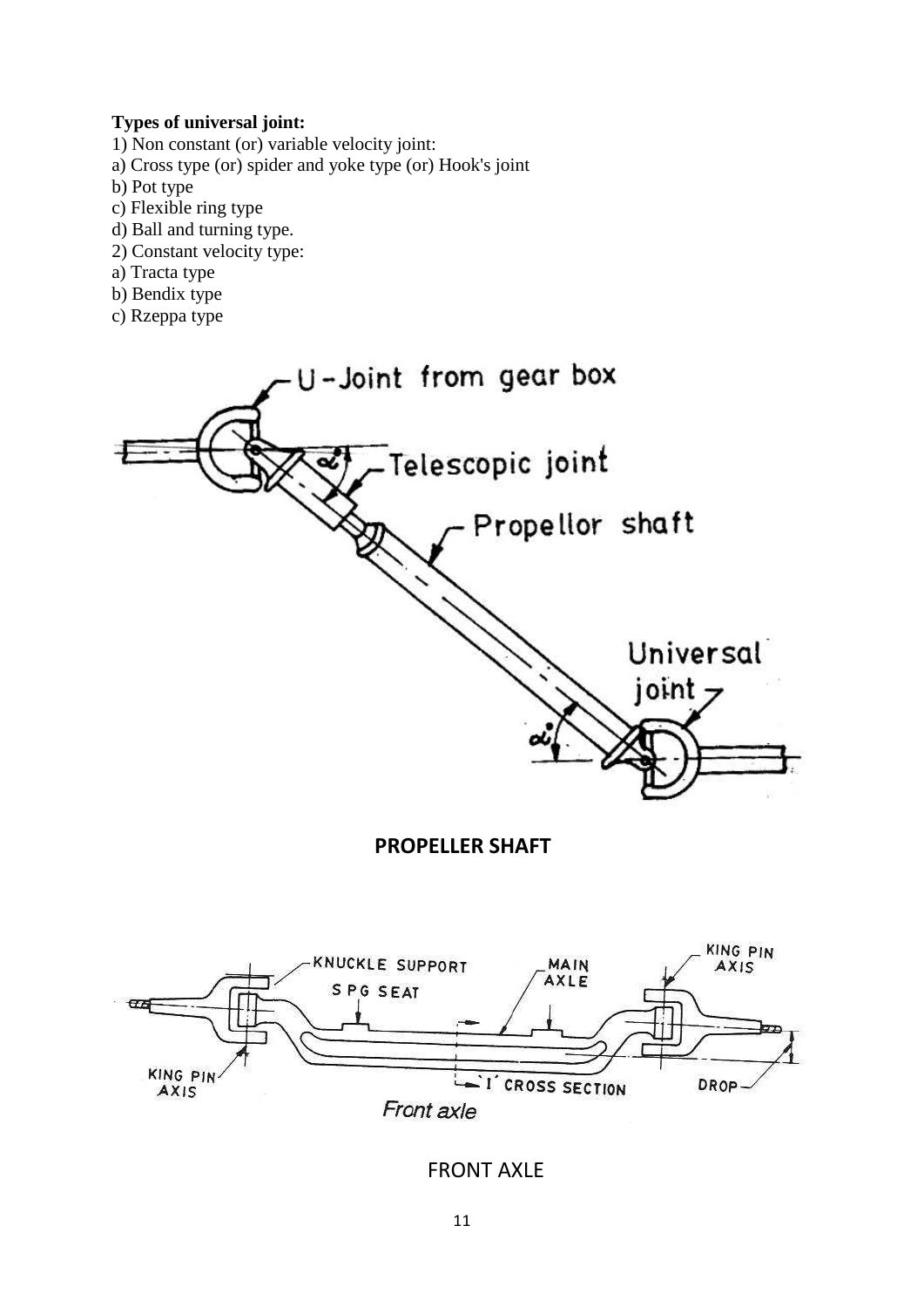## **Propeller Shaft:**

The propeller shaft transmits power from the gearbox to the rear axle, accommodates change in length, and transmits motion at varying angles. It is connected between the gear box side universal joint and differential unit side universal joint.

## **Material of propeller shaft:**

The propeller shaft has to withstand the torsion stresses of the transmitting torque. But it should be light and well balanced so that vibrations will not occur at high speeds. So it should be made of a strong steel tube. Solid propeller shaft is also used. The propeller shaft may be in two section supported by a center bearings and coupled together by universal joint. This is for lengthy vehicle.

### **Differential:**

The function of the differential is to allow each rear wheel to rotate at different speeds during turning but at the sometime transmit equal torque to each wheel when both wheels have equal traction.

### **Front axle:**

The front axle is used to carry the weight of the front part of the vehicle as well as to facilitate steering and absorb shocks due to road surface variation. It must be rigid and robust in construction. It is usually steel drop forging having 0.4% carbon steel or 1 to 3% Nickel steel.

### **Functions:**

1. It carries the hubs and the wheels.

- 2. It carries the weight of the front part of the vehicle.
- 3. It works as cushion through the spring which facilitates a comfortable ride.
- 4. It controls the ride through shocks absorber fitted on H. It carries the brake system.
- 5. It carries stub axle, king pin, Steering arm by which the vehicle steers.

6. In case of four wheel drive it also transmits power to road wheels.

7. It includes steering mechanism, braking mechanism and suspension etc..

## **Rear axle:**

The power from differential is transmitted to rear wheel by rear axle. Depending upon the methods of supporting the rear axle and mounting the rear wheels, the rear axles are classified into three types are:

1) Semi floating type

- 2) Three-quarter floating type
- 3) Full floating type

## **Functions of Rear Axle:**

As the rear axle is suspended from the body of the vehicle by leaf springs attached to the axle housing. The rear axle performs several functions which are as under;-

1. Changing the direction of driveshaft rotation by 90 degrees to rotate the axle shafts.

2. Providing a final speed reduction between the drive shaft and the axle shafts through the final – drive gears or differential gears.

3. Providing differential action , so that one wheel can turn at a different speed as compared to the both wheel, when required,

- 4. Providing axle shafts or half shafts to drive the rear wheels.
- 5. Acting as a thrust and torque reaction member during acceleration and breaking.

**RESULT:** Thus the various auto components and function were studied.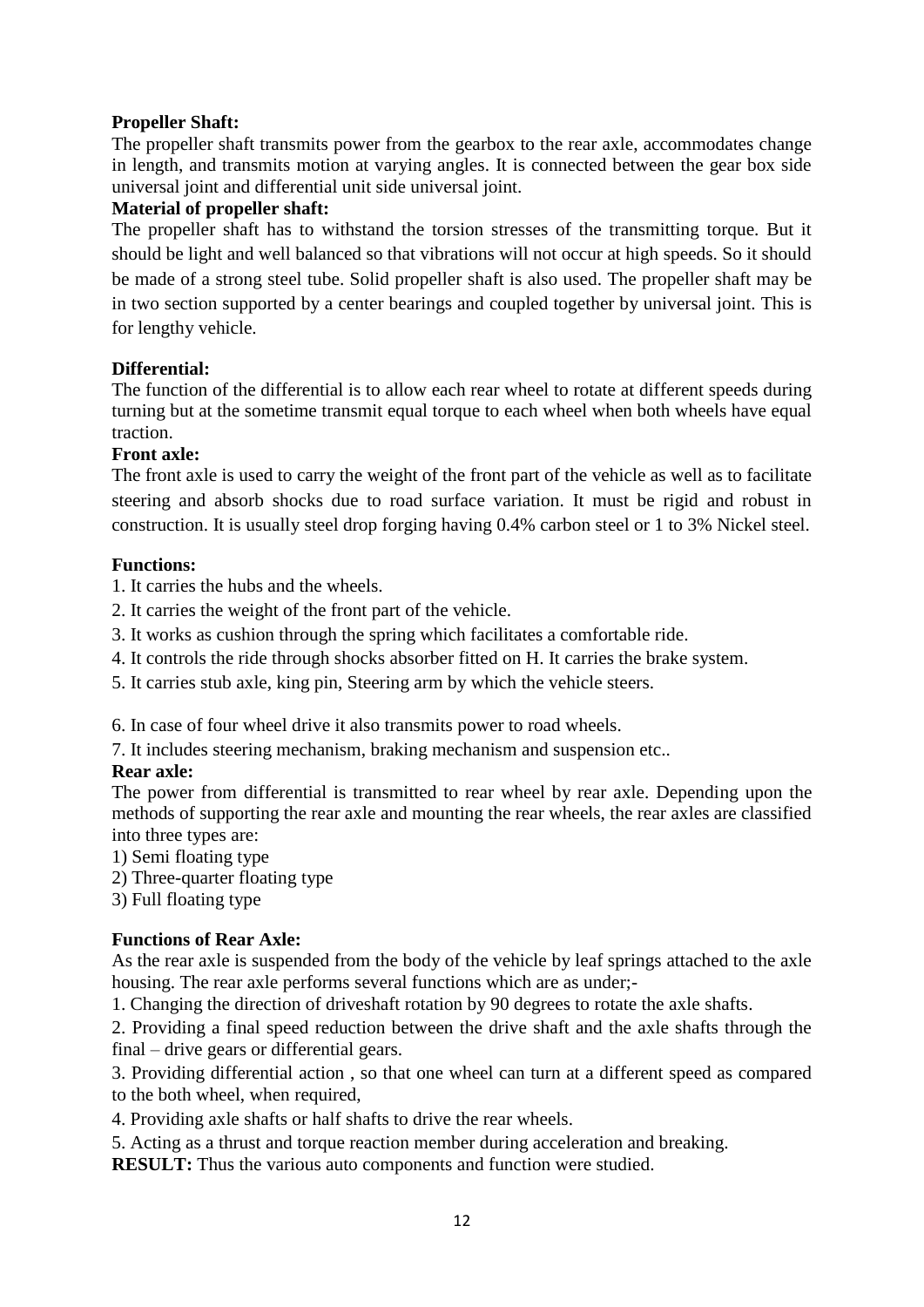

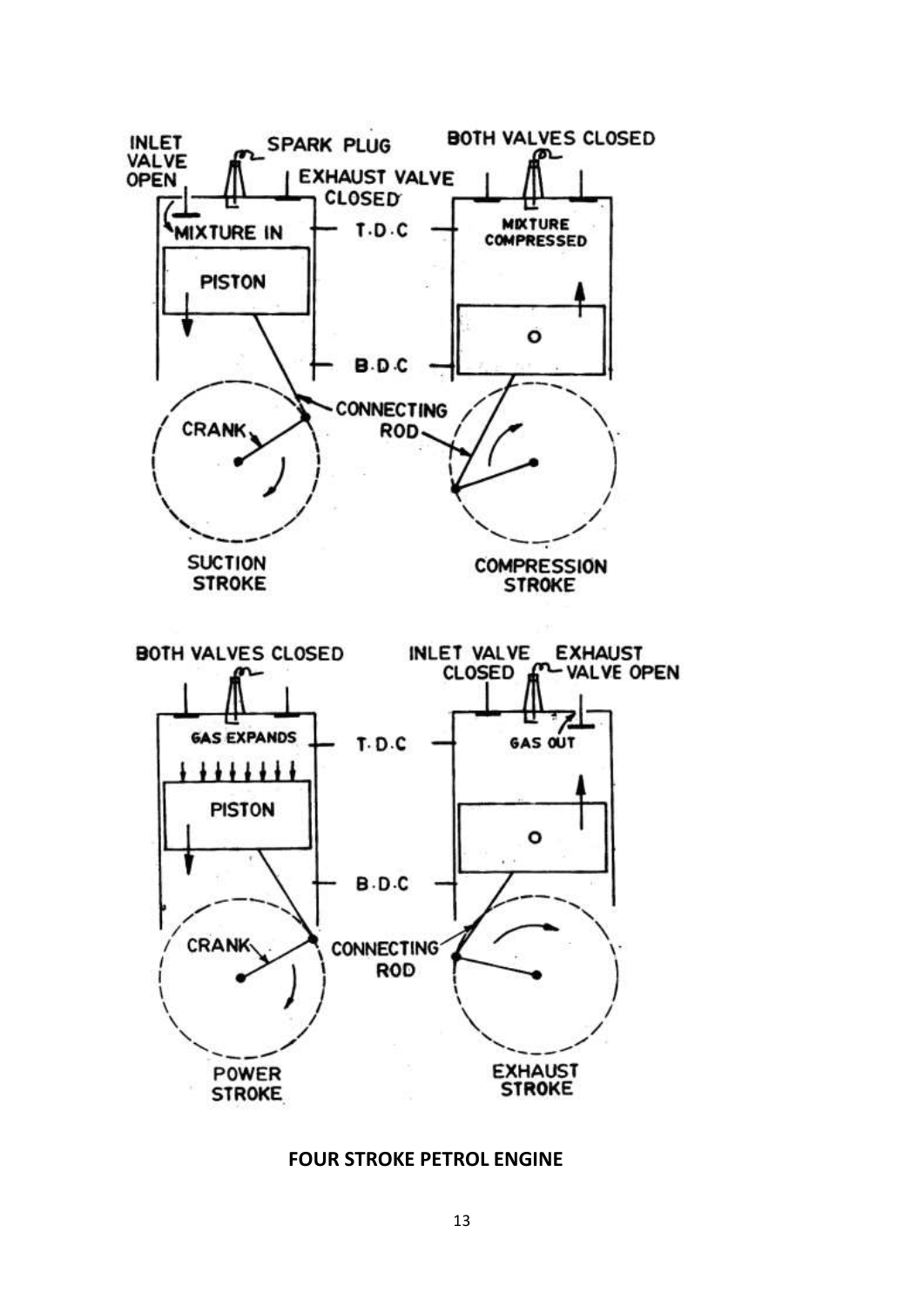# **EX.NO: DATE: DISMANTLING AND ASSEMBLING OF FOUR STROKE PETROL ENGINE AND IDENTIFICATION OF PARTS**

### **AIM:**

To dismantle and assemble the given four stoke petrol engine and to identify the parts.

# **TOOLS REQUIRED:**

- 1. Double end spanner set. 2. Ring end spanner set.
- 3. Box spanner set. 4. Hammer
	-
- 5. Cutting plier. 6. Torque wrench
	-
- 7. Feeler gauge 8. Screw driver
- 9. Emery paper

# **PROCEDURE:**

1. Remove the connection from the battery

- 2. Remove the drain cock from the radiator and drain the water.
- 3. Remove the drain plug from the oil sump and drain the oil.

4. Remove the air cleaner, valve, carburettor, rock arm assembly, push rod, and rocker arm lubrication tube.

5. Then loose the engine head bolts and remove the gaskets carefully. Then remove the engine head and place it on a workbench.

6. Punch the valves and with the help of lock washer valve spring compressor remove the valve spring, valve lock cup and remove the valves from the head.

7. Clean the valves, rocker arm, pushrod, tappet, valve guide, valve spring, valve lock cup etc. if any parts are damaged replace it with new one.

8. After removing the carburettor from the engine body, dismantle all the parts from the carburettor and clean it using petrol and compressed air.

9. Remove the inlet manifold and exhaust manifold from the engine block and remove the gaskets carefully.

10. Clean the inlet manifold using petrol and remove the carbon from the exhaust manifold with the help of wire brush and finally clean the manifold by kerosene.

11. Then assemble all the parts by reverse of dismantling procedure. And check timing and adjust the distributor for correct advance.

12. Then start the engine and correct the low speed screw, needle screw and fit the air filter. **RESULT:** 

Thus the given four-stroke petrol engine was dismantled, parts are identified and assembled.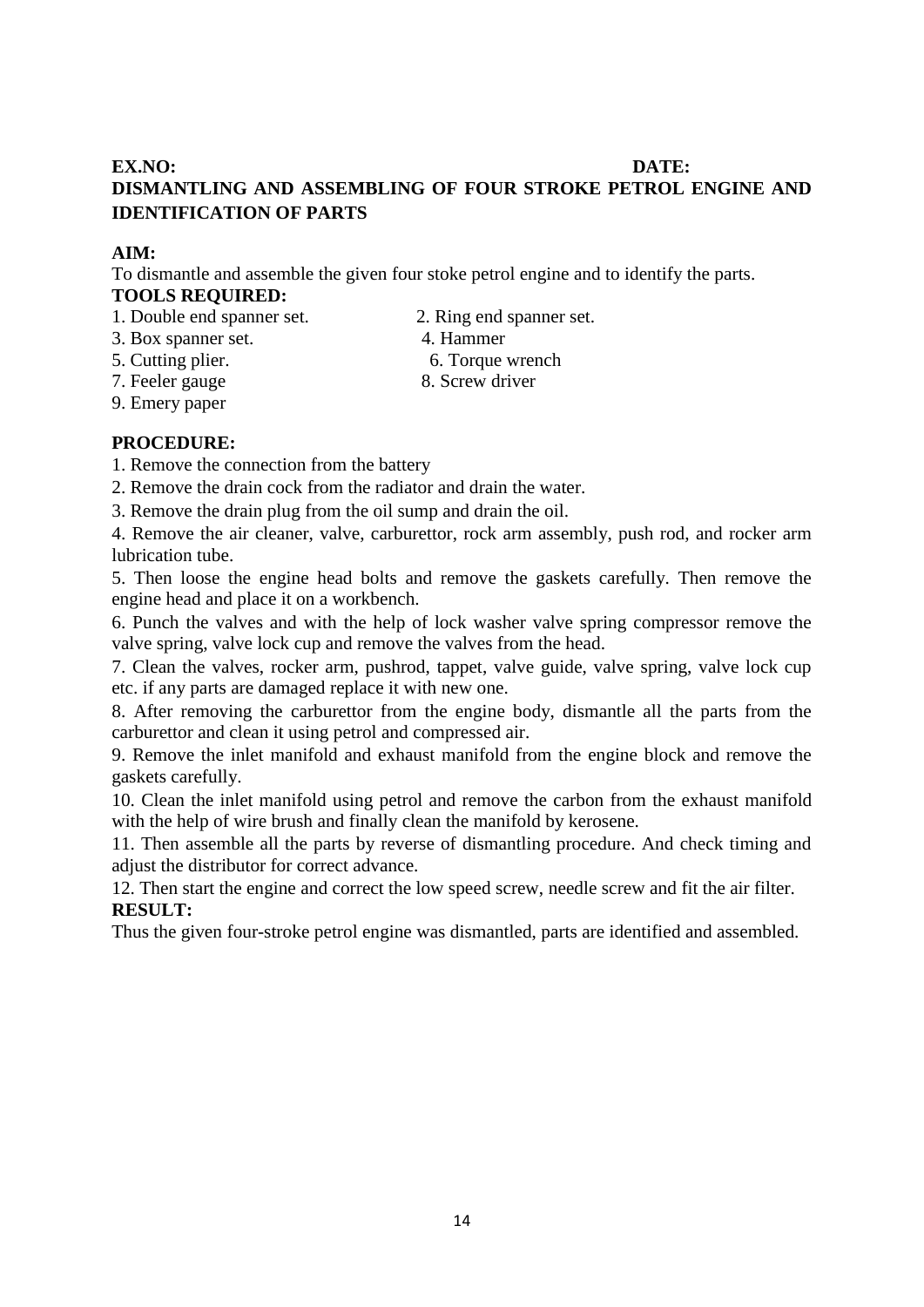**FOUR STROKE DIESEL ENGINE.**



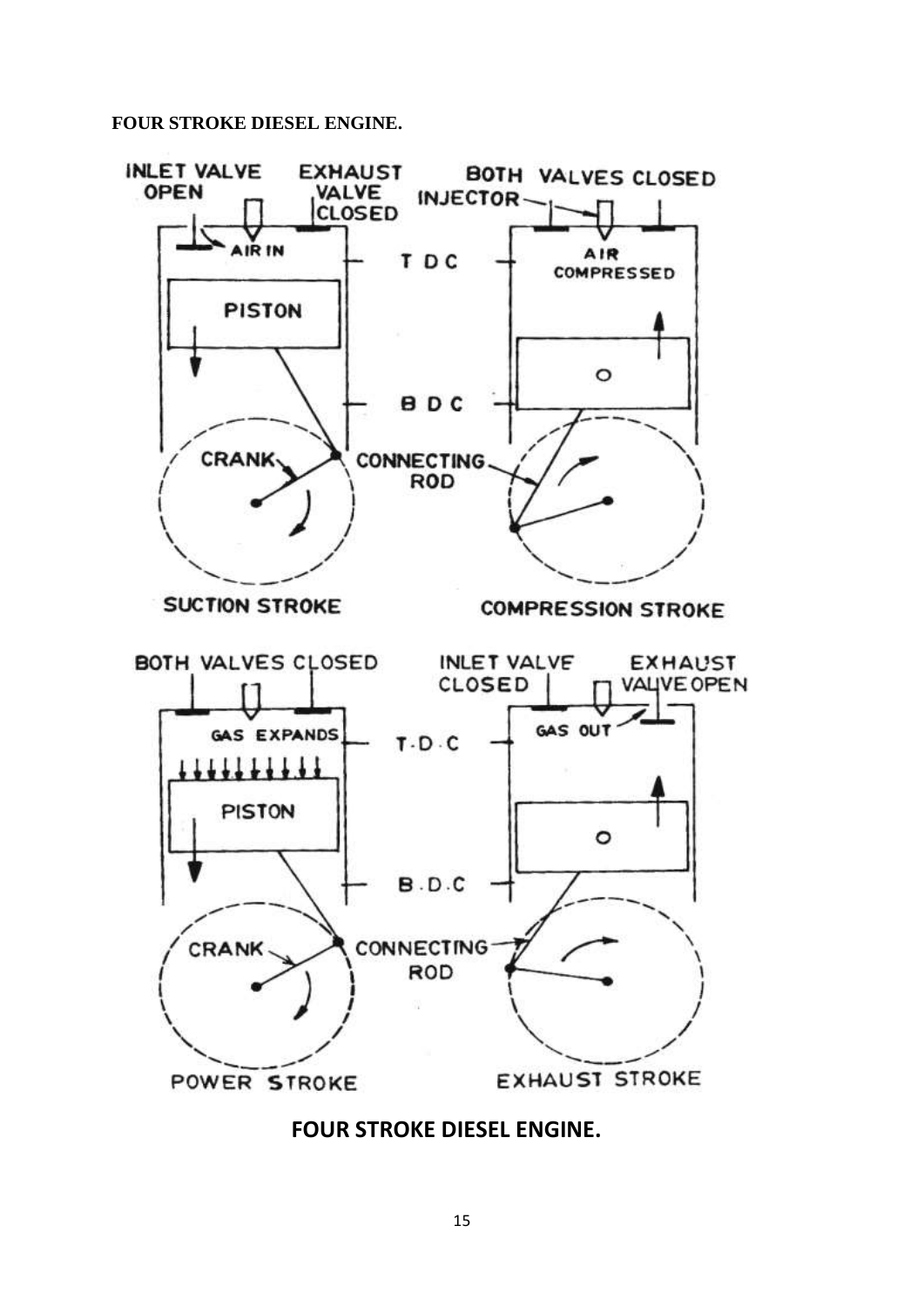## **EX.NO: DATE:**

# **DISMANTLING AND ASSEMBLING OF FOUR STROKE DIESEL ENGINE AND IDENTIFICATION OF PARTS**

## $\Delta$ **IM** $\cdot$

To dismantle and assemble the given four stoke diesel engine and to identify the parts. **TOOLS REQUIRED:** 

- 1. Double end spanner set. 2. Ring end spanner set.
- 3. Box spanner set. 4. Hammer
- 5. Cutting plier. 6. Torque wrench
- 7. Feeler gauge 8. Screw driver
- 9. Emery paper

- **PROCEDURE:**
- 1. Remove the connection from the battery
- 2. Remove the drain cock from the radiator and drain the water.
- 3. Remove the drain plug from the oil sump and drain the oil.

4. Remove the air cleaner, valve, fuel pump, injection pump, rocker arm assembly, and Push rod.

5. Then loose the engine head bolts and remove the gaskets carefully. Then remove the engine head and place it on a workbench.

6. Punch the valves and with the help of lock washer valve spring compressor and remove the valve spring, valve lock cup and remove the valves from the head.

7. Then clean the valves, rocker arm, push rod, tappet, value guide, value spring, value lock cup etc. if any parts are damaged replace with new one.

8. Remove the injector from the engine body and dismantle all the parts from the injector and injection pump.

9. Clean the components using compressed air.

10. Remove the inlet manifold and exhaust manifold from the engine block, and remove the gaskets carefully.

11. Clean the inlet manifold using petrol and remove the carbon from the exhaust manifold with the help of wire brush and finally clean the manifold by kerosene.

12. Then assemble all the parts by reverse of dismantling procedure. And check timing and adjust the distributor for correct advance.

13. Then start the engine and correct the low speed screw, Needle screw and fit the air filter. **RESULT:** 

Thus the given four-stroke diesel engine was dismantled, parts are identified and assembled.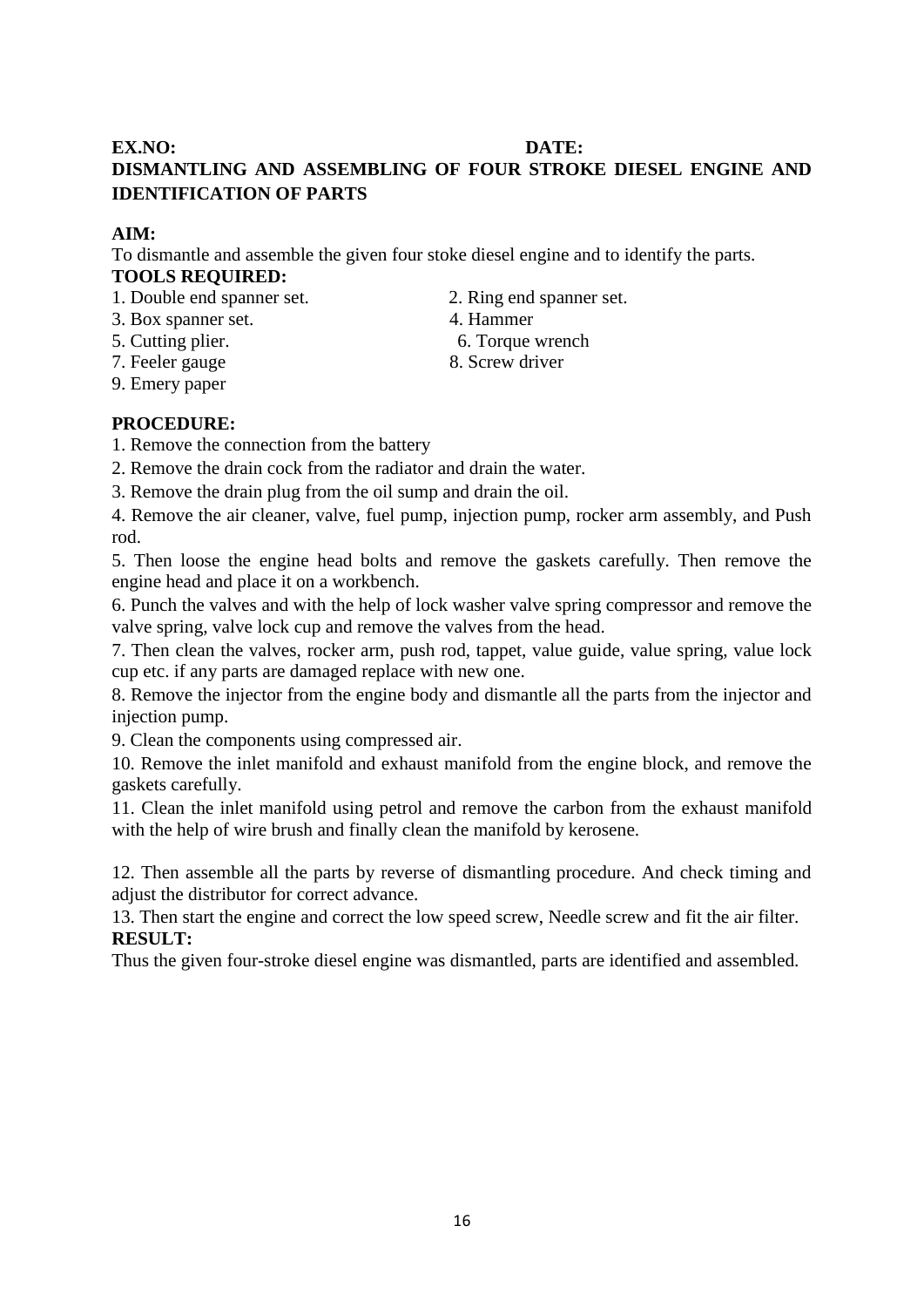

 **SOLEX CARBURETTOR**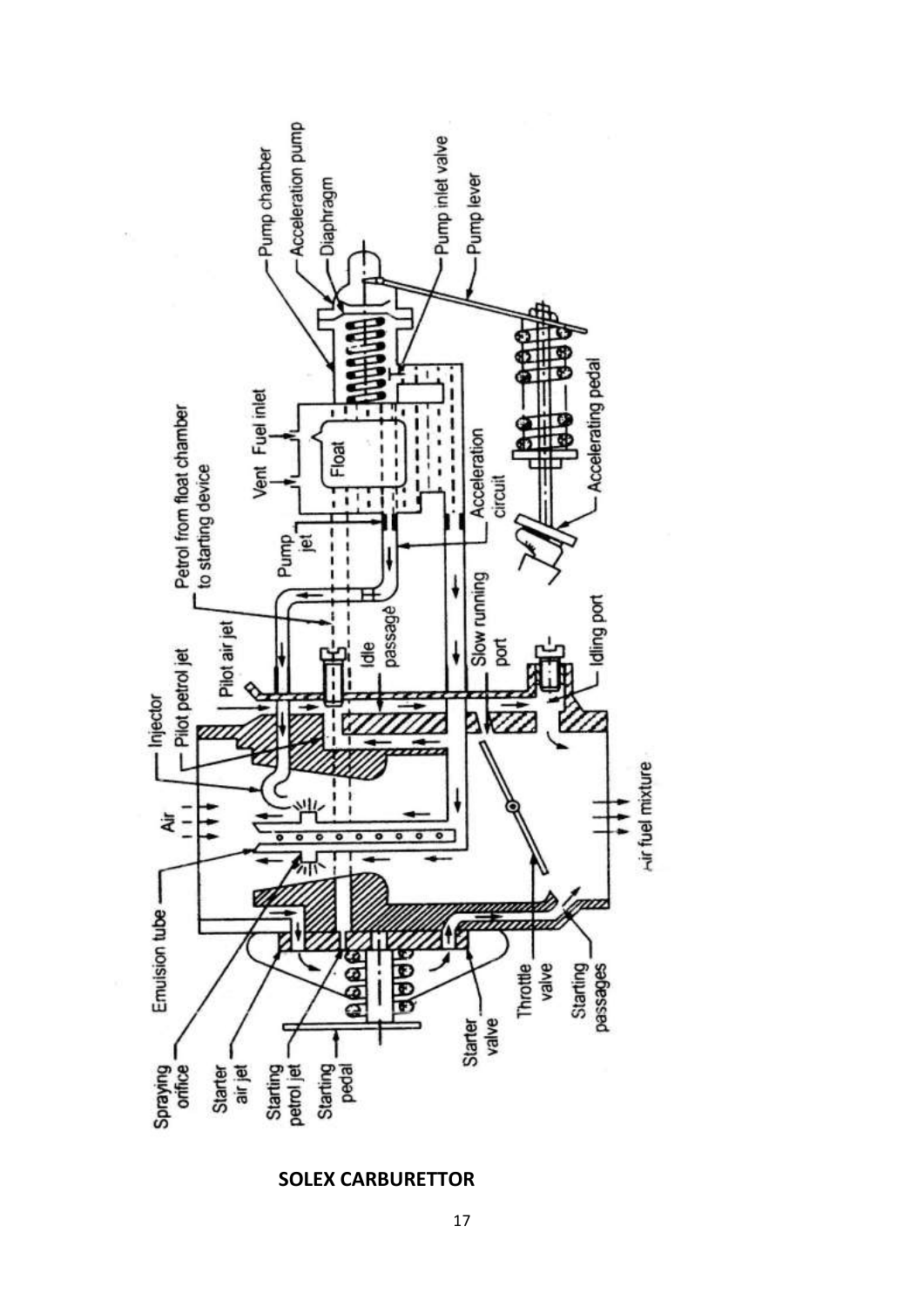## **EX. NO: DATE:**

# **DISMANTLING, INSPECTING, OVERHAULING AND ASSEMBLING OF SOLEX CARBURETTOR**

### **AIM:**

To learn how to dismantle, clean, inspect, overhaul, and assemble the given Solex carburettor **TOOLS AND EQUIPMENTS:** 

- 1. Double end spanner set.
- 2. Ring spanner set.
- 3. Box spanner set.
- 4. Hammer.
- 5. Screw driver.
- 6. Emery sheet.
- 7. Solex carburettor
- 8. carburettor tool kit

### **PROCEDURE:**

- 1. Disconnect the fuel lines and remove the air cleaner.
- 2. Remove the carburettor and cover the manifold holes with proper covering.
- 3. Remove the accelerator jet.
- 4. Remove the float chamber cover and then remove the pilot jet.
- 5. Clean the needle valve, acceleration pump and the non return valve by petrol and test for,
	- Fuel leakage
	- Broken gasket
	- $\triangle$  Proper vent in float chamber
	- Leakage in needle valve
	- Broken pump leather washer
- 6. Make sure the condition of the gasket while replacing.
- 7. Mount the carburettor in its place and re-connect the fuel lines and the air cleaner
- 8. Start the vehicle and check its performance.

#### **RESULT:**

Thus the Solex carburettor is dismantled, inspected, overhauled and assembled.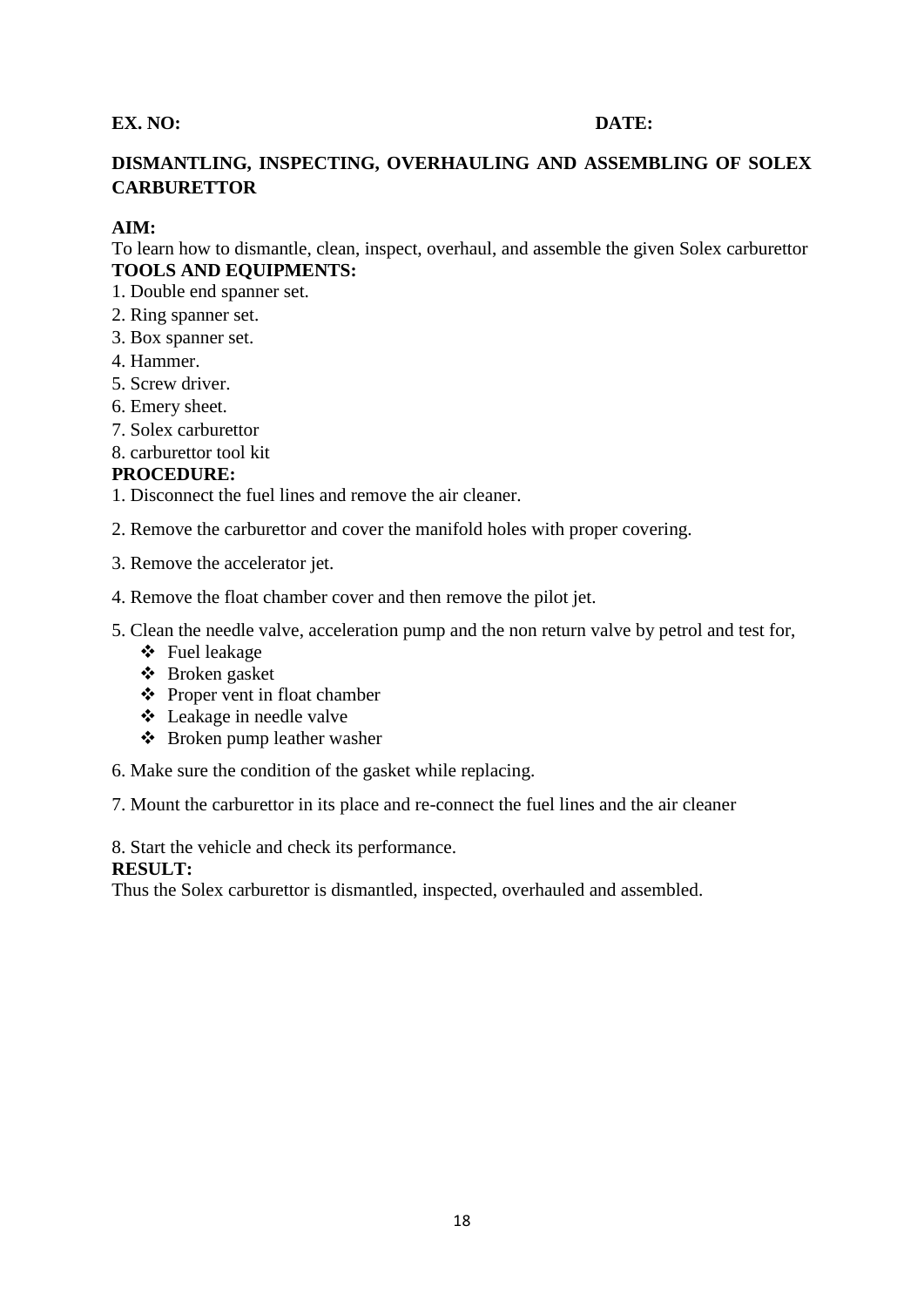# **CLUTCH PLATE**

![](_page_18_Figure_1.jpeg)

 **CLUTCH PLATE**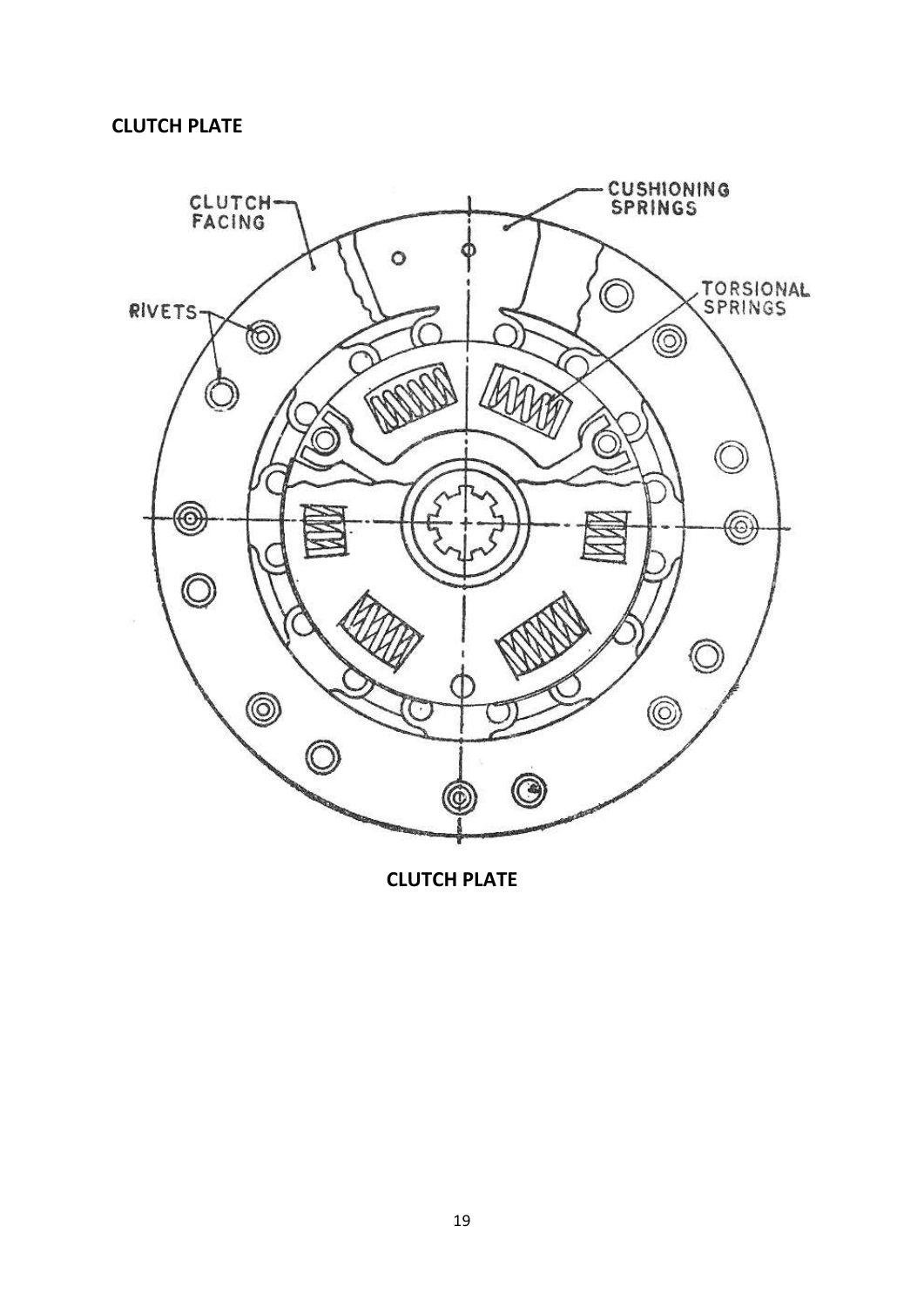![](_page_19_Figure_0.jpeg)

 **SINGLE PLATE CLUTCH**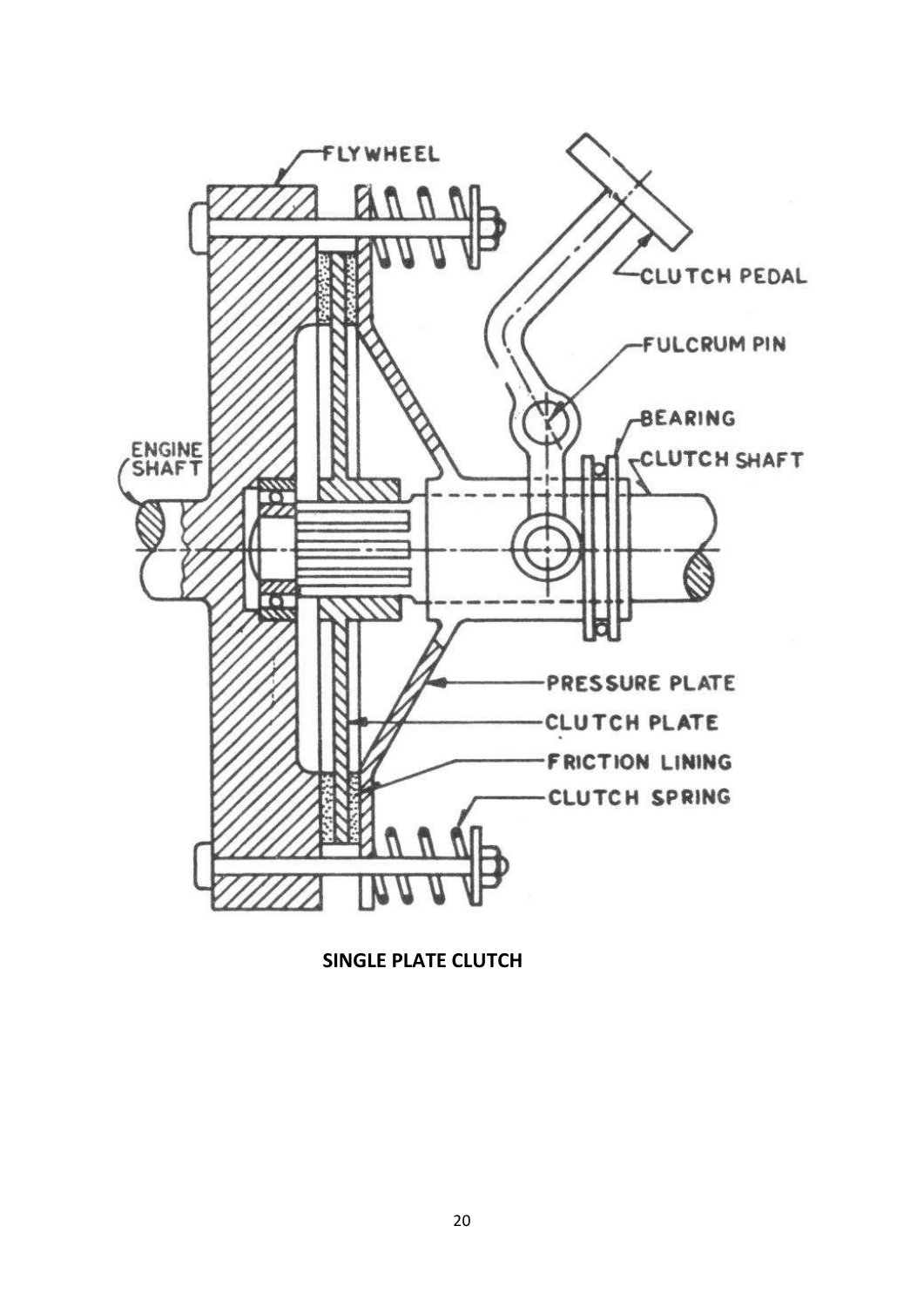**Ex. No: Date:** 

# **Removing and Replacing of Pressure Plate and Clutch Plate, Fingers Adjustment and Clutch Plate Relining**

# **AIM:**

To dismantle, inspect, adjust and assemble the clutch assembly.

# **TOOLS & EQUIPMENT:**

A clutch assembly, Spanner set, screw driver, clutch fixture, etc.,

# **PROCEDURE:**

# **DISMANTLING OF CLUTCH:**

1. To mount clutch assembly on clutch fixture.

2. Mark driving and pressure plate, so that they may be replaced in the same relative position on reassembly

3. Remove the set screw holding the with spring plate to the withdrawal plate and remove the withdrawal plate.

4. Compress the clutch assembly using fixture.

5. Loosen the bolts on the adjuster pads and remove the trust pads.

6. Slowly relieve the pressure on the springs by unscrewing the clutch fixture.

7. Separate the pressure plate, springs and the drive plate

8. Remove the bolts holding the lever brackets on the driving plate, and dismantle the withdrawal lever.

# **INSPECTION:**

1. Examine the contact faces of pressure plate and face plate for cracks and wear.

2. Inspect the clutch linear of wear. If necessary reline the clutch using rivet and hammer.

# **ASSEMBLING OF THE CLUTCH:**

1. Place the pressure plate under the clutch fixture.

2. Place the spring on the pressure plate.

3. Assemble the lever brackets along with the lever pivot pin, bush etc., on the driving plate Apply grease on the pivot pin and bush while fitting.

4. Lay the driving plate complete with springs cups and lever bracket assemblies on the top springs, making sure the identification marks line up.

5. Compress the assembly slowly, making sure the springs are seated properly then fit the trust pads with stepped portions upwards and tighter the bolts.

6. Release the pressure on the clutch and remove the clutch assembly.

7. Locate the clutch withdrawal plate on the levers and tighten the bolts securing the spring plate.

# **RESULT:**

Thus the given single plate dry type clutch is dismantled, overhauled, reassembled and adjusted.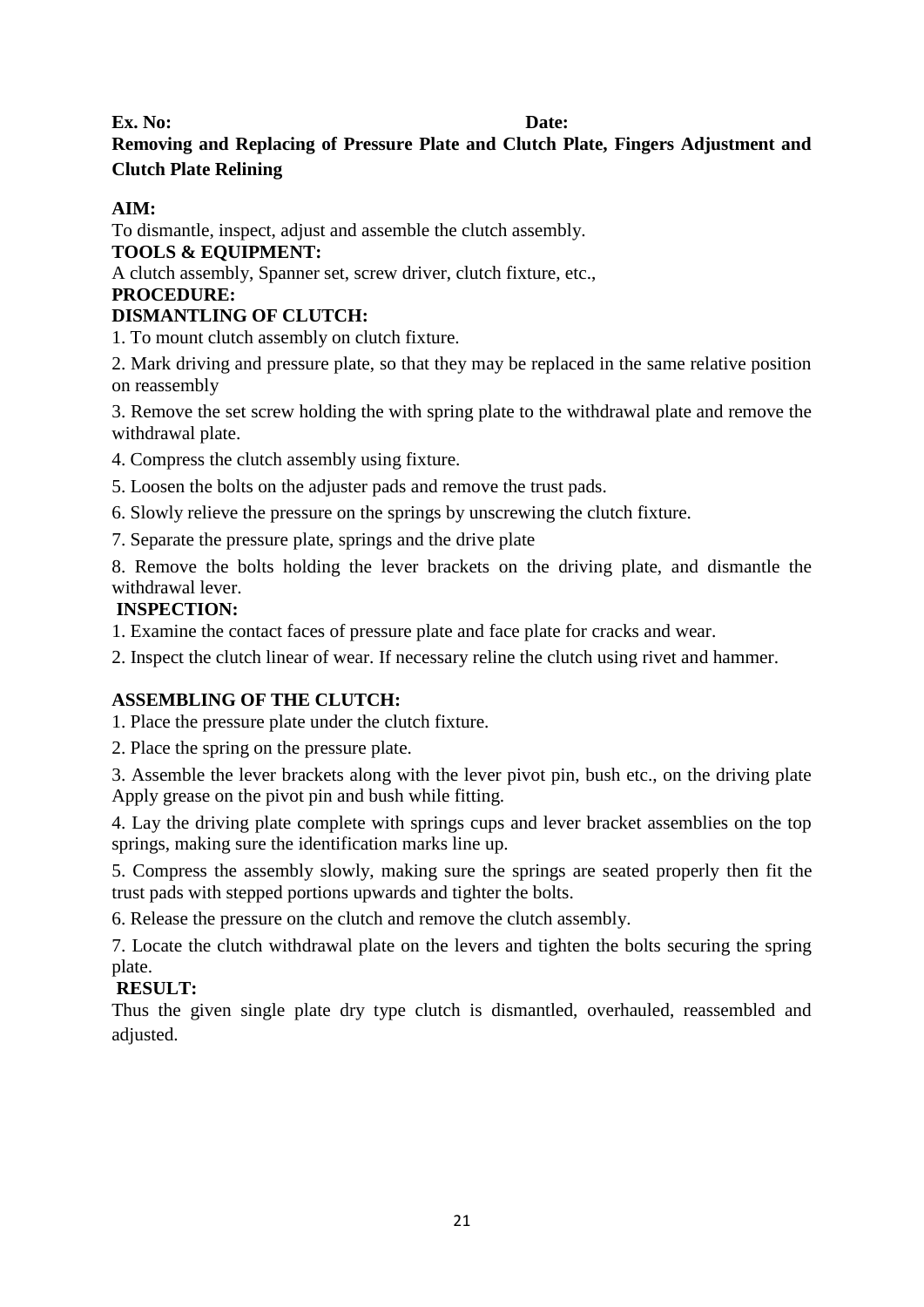STRENGTH OF MATERIAL LAB.

# APPARATUS USED: = **TORSIOMETER**

MATERIAL: ………….………… DIAMETER:……………………..…… GAUGE LENGTH: = **50mm** 

| <b>ANGLE TURNED</b><br><b>BY HEAD (degs)</b> | <b>TORSIOMETER</b><br>READINGS (rads x10 <sup>-3</sup> | <b>TORQUE</b><br>(Nm) | <b>ANGLE TURNED</b><br><b>BY HEAD (degs)</b> | <b>TORQUE</b><br>(Nm) |
|----------------------------------------------|--------------------------------------------------------|-----------------------|----------------------------------------------|-----------------------|
|                                              |                                                        |                       |                                              |                       |
|                                              |                                                        |                       |                                              |                       |
|                                              |                                                        |                       |                                              |                       |
|                                              |                                                        |                       |                                              |                       |
|                                              |                                                        |                       |                                              |                       |
|                                              |                                                        |                       |                                              |                       |
|                                              |                                                        |                       |                                              |                       |
|                                              |                                                        |                       |                                              |                       |
|                                              |                                                        |                       |                                              |                       |
|                                              |                                                        |                       |                                              |                       |
|                                              |                                                        |                       |                                              |                       |
|                                              |                                                        |                       |                                              |                       |
|                                              |                                                        |                       |                                              |                       |
|                                              |                                                        |                       |                                              |                       |
|                                              |                                                        |                       |                                              |                       |
|                                              |                                                        |                       |                                              |                       |
|                                              |                                                        |                       |                                              |                       |
|                                              |                                                        |                       |                                              |                       |
|                                              |                                                        |                       |                                              |                       |

MODULUS OF RIGIDITY (G): = MAX. SHEAR STRESS:  $=$ SHEAR STRESS AT YIELD: =

#### **BEAM DEFLECTION.**

**OBJECT:**

**APPARATUS:** 

**METHOD:**

**Calculations:**

**Graphs:**

**Conclusions:**

**TENSILE TEST**

**OBJECT**

**INTRODUCTION**